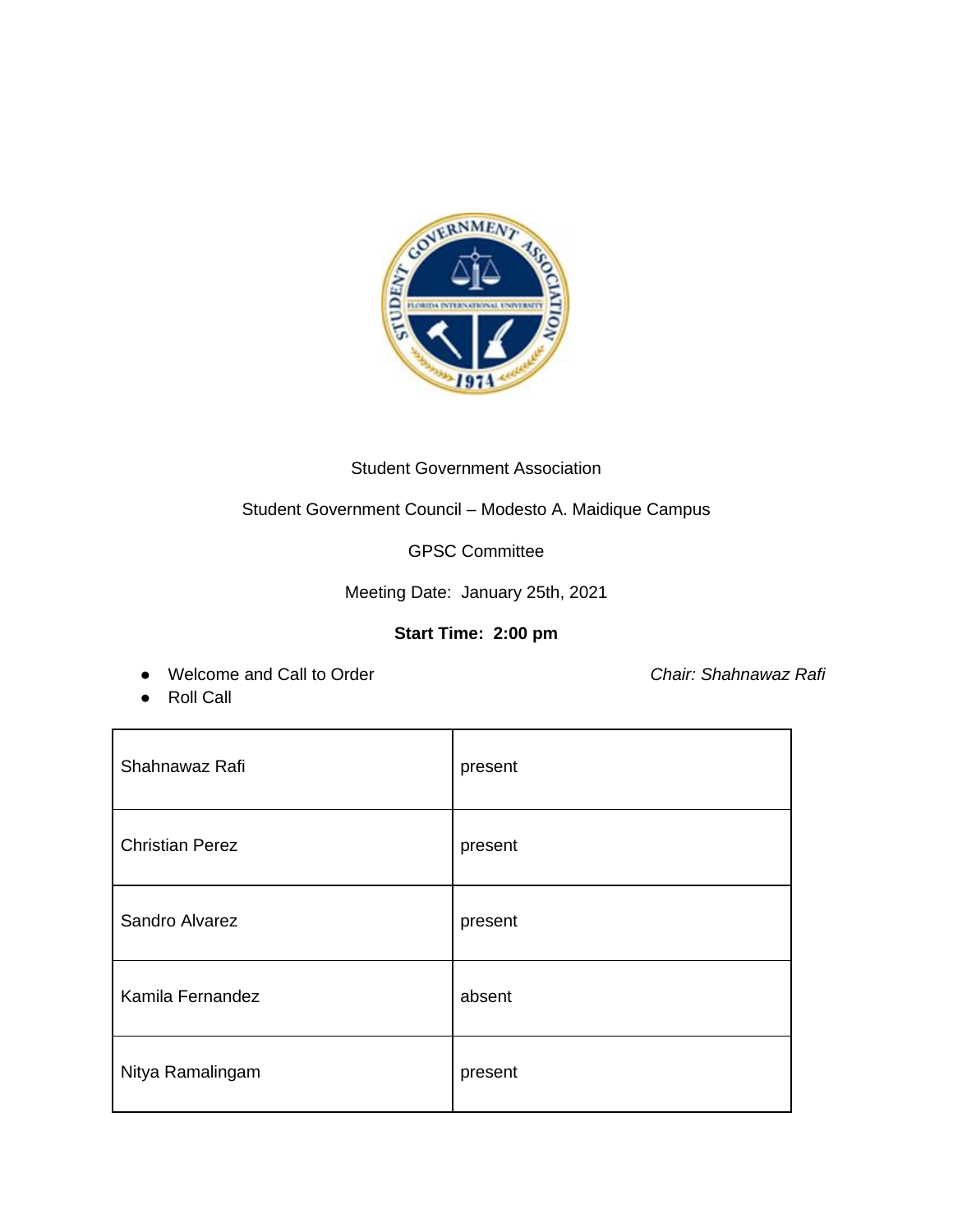### **Open Forum**

- Exception form contact with Teresa and Sandro still pending
- Form can be found online at FIU resources
- All SGA council members have access to the purchase request forms, and any person in student government can submit the purchase request
- Sandro raises the question if the purchase request can be submitted through GPSC portal?
- All GPSC members require access to the panther connect page for GPSC
- All GPSC questions will be addressed to Larissa in terms of administrative issues
- Activity account updates are made by Teresa
- GSAW event will encompass 3 days split according to different activities and purpose
- Funds and purchase request forms need to be submitted due to COVID budget restraints
- Some requests have been approved and some request have been denied
- The benefits to the student body need to be explained in the purchase request form
- We need to make a list of our detailed expenses so that we submit one request and include the agenda for the event
- Larissa will bring it up to Michelle and send us links regarding the forms
- Matilda G. is the last yay or nay in terms of the request
- Processing and approval normally takes a few days once submitted
- Sandro asks if this form is different from the exemption request form? We need to submit this form first prior to the purchase request. Under the ASBO forms section at their site.
- We will receive a PDF confirming the approval form and the submission is vetted.
- It would be best to list all items requiring purchase under one list in the form
- Vendors should be consistent with over a 1000 vendors

#### ● **Old Business**

**-**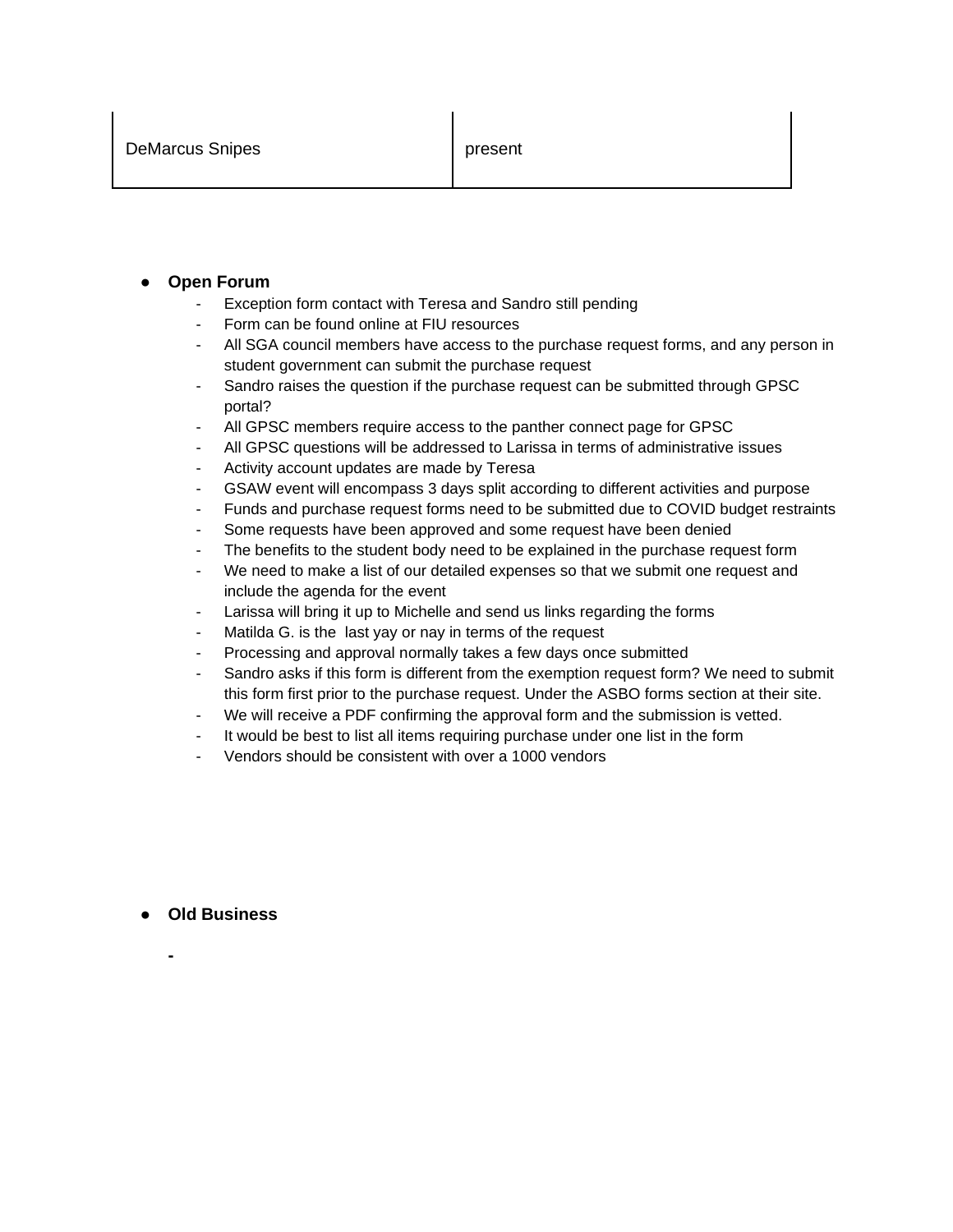## ● **New Business**

- 1. Above and Beyond Award Proposal Finalization
	- Proposal for the idea for above and beyond award proposal needs to be sent to Larissa and Kamila
	- The award will be presented on day 3
	- The award will be between 300-500 dollars
	- Top participants will receive a monetary award for their community service.
	- Graduate and professional students will be allowed to receive the award
- 2. GSAW Division of Responsibility

- Each individual of the committee will have a certain responsibility to help achieve the goal of planning all of GSAW

- Nitya, Sandro, Rafi will both be at MMC along with members from GAB

- Demarcus recommends a contact liaison where we can have the items sponsored

- Donations and collaborations can be done
- Rafi and Christian will be at BBC along with members from GAB
	- It will be delegated according to each individuals time and responsibility
	- Day 2 will require career counseling webinars, mental health workshops
	- Career and talent development will be contacted for day 2 workshop
	- What is the specific item we would like to collaborate with career and talent development
	- Resume building is a good topic for us to focus on in day 2
	- Cover letters and resumes/CV building will be most beneficial
	- Linkedin learning can be a helpful resource for students to use
	- Provides badges and awareness to student body
	- The giveaway portion of GSAW will require each member of GPSC and coordination with parking & transportation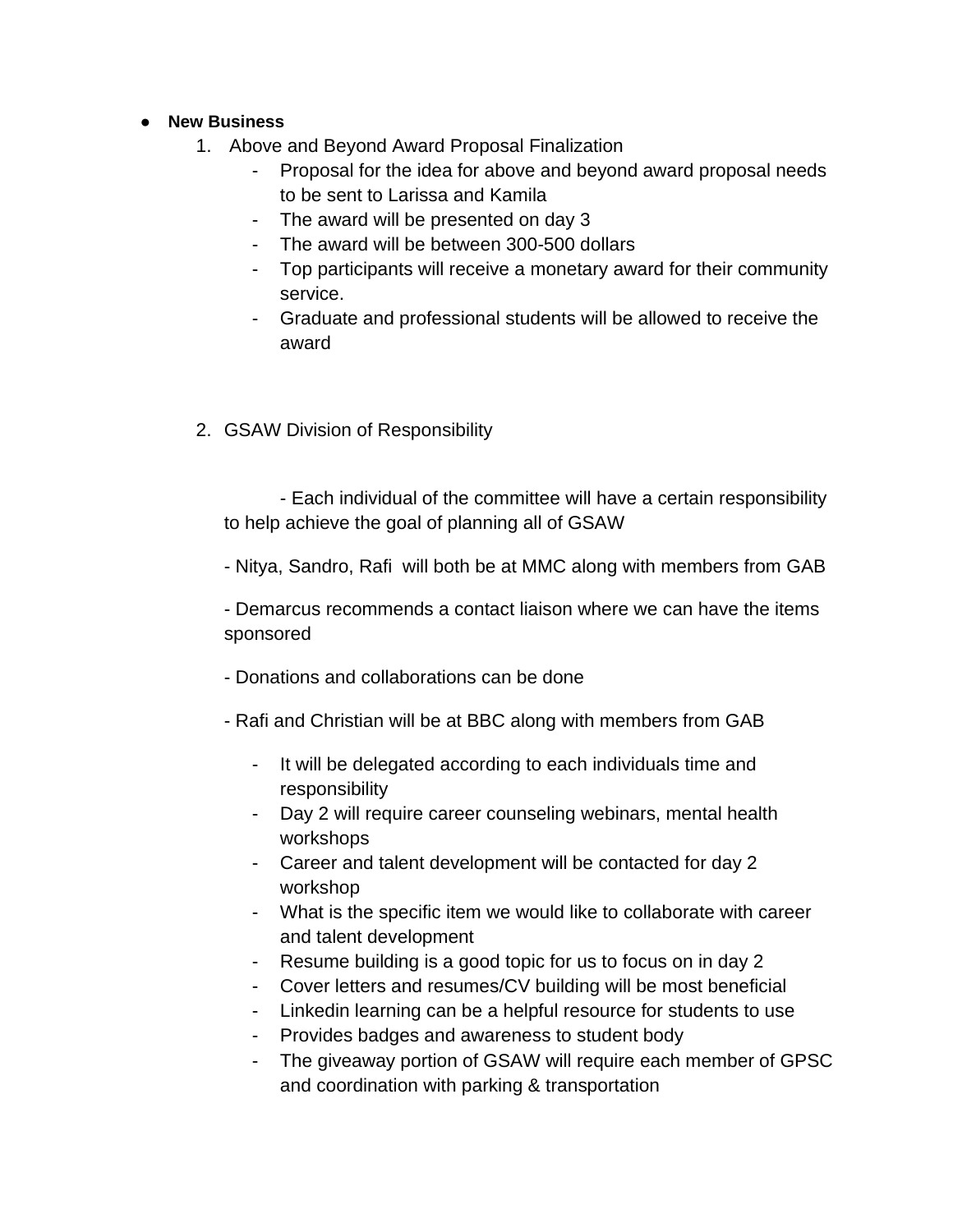- A time and date must be decided for POT
- Tents and signage will be used for the event
- Registration process is required for in person events due to contact tracing requirements
- Ideally we ask for full name, Panther ID, and email address
- Can be from google forms or from Panther Connect forms
- Giveaway event will occur at both MMC and BBC
- Sanitation for giveaways will be required for us to take (hand sanitizers, masks, etc.)
- Cloth masks and hand sanitizers will be made available in giveaway bags
- Teresa recommends that we decide what exactly were looking to buy
- Teresa saw in the vendor magazine the appropriate items to buy and use for GSAW
- A catalogue of giveaways and items can be garnered from the magazine
- We will send an email to Teresa to let her know when we can see the magazine and the inventory
- We will stop by on Friday at 10 AM and we will check the inventory of the items to make sure we have enough to fill out the bags
- 3. Rubric for Abstract Prescreen
	- Some of the projects may be qualitative in nature
- 4. GAB Meeting Update
	- GAB members wanted to know how many students applied for travel funds in the FALL and how many were awarded
		- 14 applications were made with 2 rejections in the Fall
		- So far for spring 19 applications have been made with 4 rejections due to professional development funding cancellation
		- Requirement is to present at conference
		- Teresa will send us the latest excel spreadsheet for allocation approval
		- Request to UGS for Jeannette Nunez has begun
		- Update will be made by the 2nd of February, also trying to reach senator rick scott and senator marco rubio